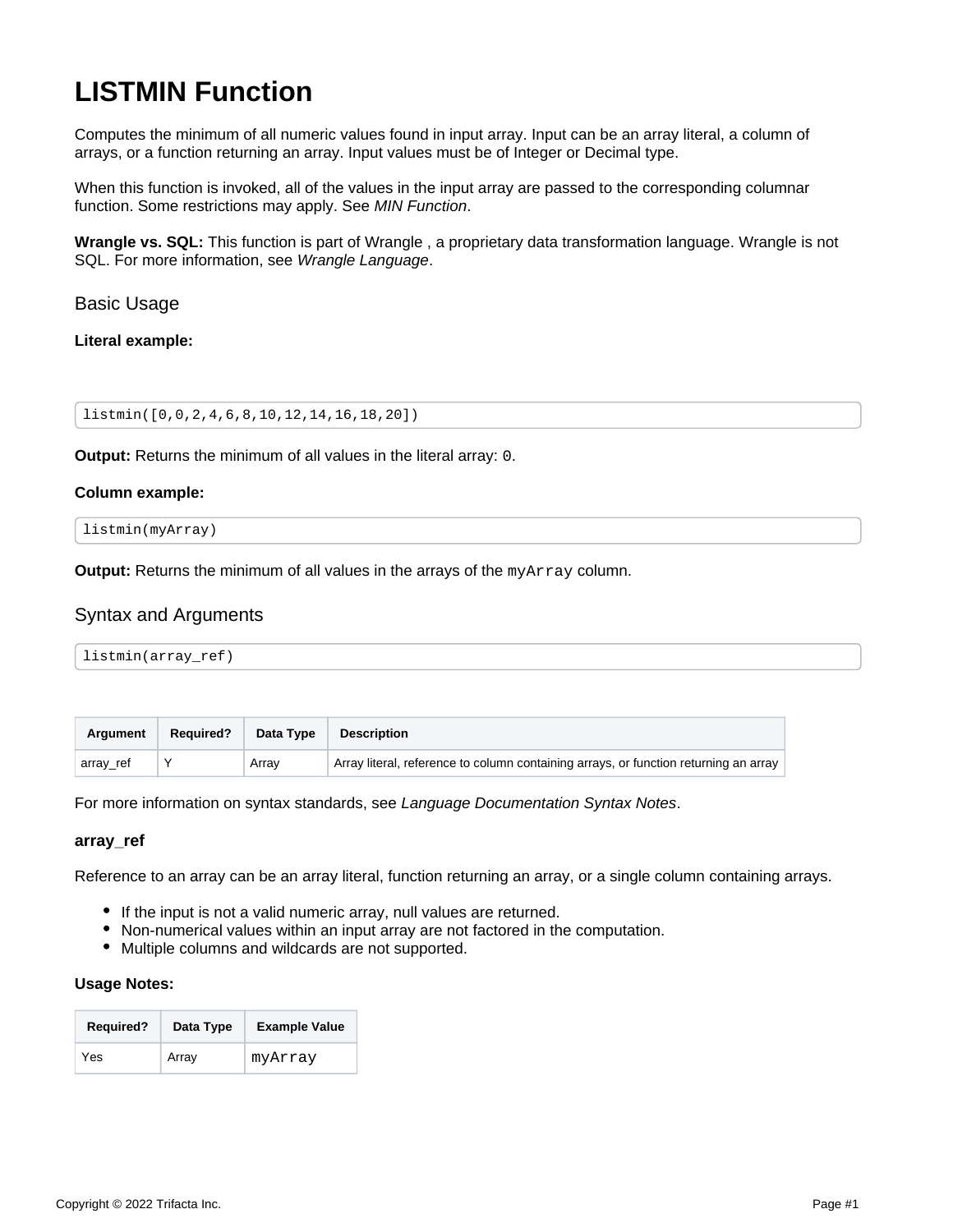**Tip:** For additional examples, see [Common Tasks](https://docs.trifacta.com/display/r087/Common+Tasks).

# **Example - Math functions for lists (arrays)**

This example describes how to generate random array (list) data and then to apply the following math functions to your arrays.

- $\bullet$  LISTSUM Sum all values in the array. See [LISTSUM Function](https://docs.trifacta.com/display/r087/LISTSUM+Function).
- $\bullet$  LISTMIN Minimum value of all values in the array. See [LISTMIN Function](#page-0-0).
- $\bullet$  LISTMAX Maximum value of all values in the array. See [LISTMAX Function](https://docs.trifacta.com/display/r087/LISTMAX+Function).
- **•** LISTAVERAGE Average value of all values in the array. See [LISTAVERAGE Function](https://docs.trifacta.com/display/r087/LISTAVERAGE+Function).
- LISTVAR Variance of all values in the array. See [LISTVAR Function](https://docs.trifacta.com/display/r087/LISTVAR+Function).
- $\bullet$  LISTSTDEV Standard deviation of all values in the array. See [LISTSTDEV Function](https://docs.trifacta.com/display/r087/LISTSTDEV+Function).
- $\bullet$  LISTMODE Most common value of all values in the array. See [LISTMODE Function](https://docs.trifacta.com/display/r087/LISTMODE+Function).

### **Source:**

For this example, you can generate some randomized data using the following steps. First, you need to seed an array with a range of values using the RANGE function:

| <b>Transformation Name</b>    | New formula        |
|-------------------------------|--------------------|
| Parameter: Formula type       | Single row formula |
| Parameter: Formula            | RANGE(5, 50, 5)    |
| Parameter: New column<br>name | 'myArray1'         |

Then, unpack this array, so you can add a random factor:

| <b>Transformation Name</b>                  | Unnest Objects into columns                                                |
|---------------------------------------------|----------------------------------------------------------------------------|
| Parameter: Column                           | myArray1                                                                   |
| <b>Parameter: Paths to elements</b>         | '[0]', '[1]', '[2]', '[3]', '[4]', '[5]', '[6]',<br>$'$ [7]', '[8]', '[9]' |
| Parameter: Remove elements<br>from original | true                                                                       |
| Parameter: Include original<br>column name  | true                                                                       |

Add the randomizing factor. Here, you are adding randomization around individual values:  $x-1 < x < x+4$ .

| <b>Transformation Name</b> | Edit column with formula                                               |
|----------------------------|------------------------------------------------------------------------|
| <b>Parameter: Columns</b>  | myArray1_0~myArray1_8                                                  |
| Parameter: Formula         | IF(RAND() > 0.5, $\text{Scol}$ + (5 * RAND()), $\text{Scol}$ - RAND()) |

To make the numbers easier to manipulate, you can round them to two decimal places: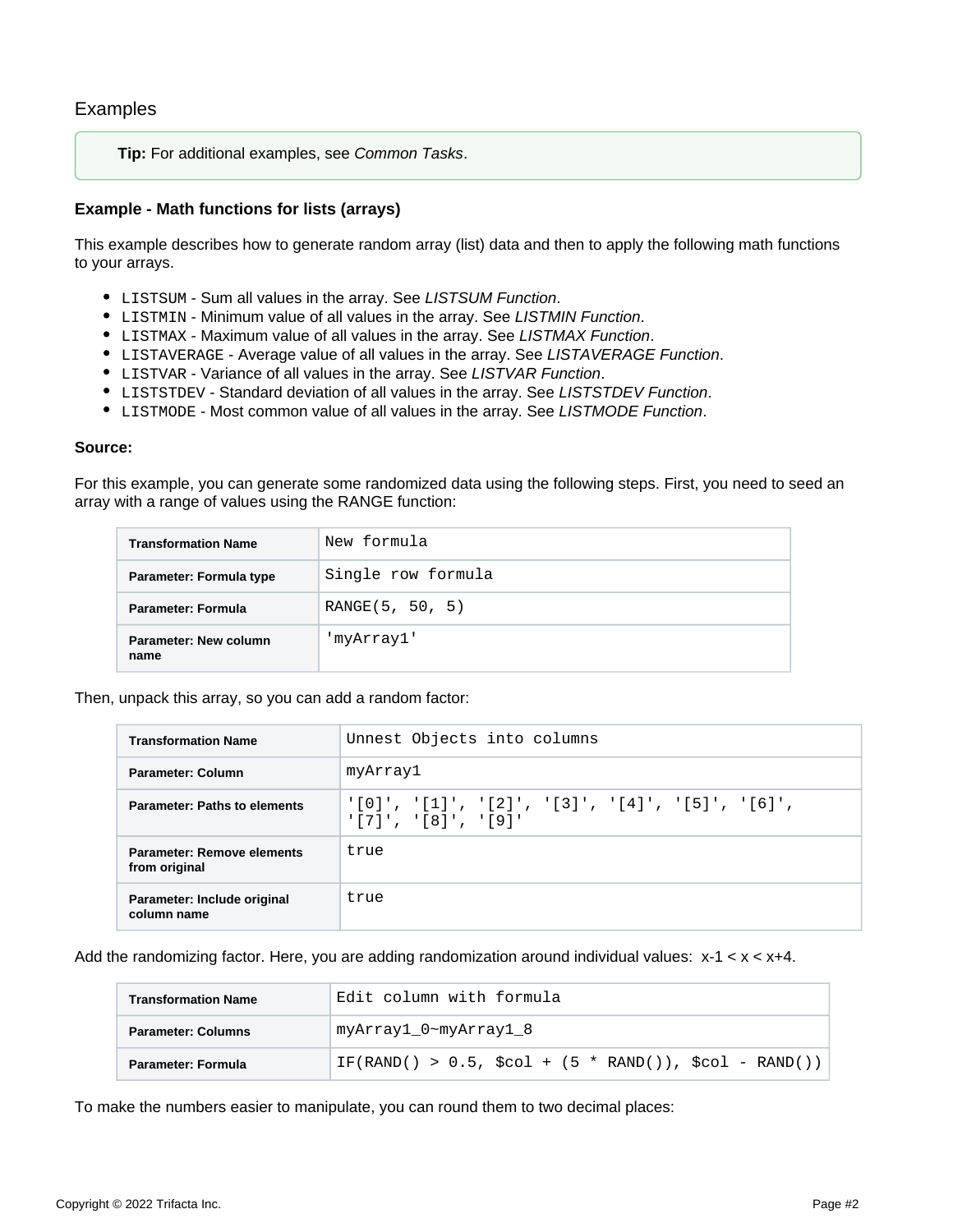| <b>Transformation Name</b> | Edit column with formula  |
|----------------------------|---------------------------|
| <b>Parameter: Columns</b>  | myArray1 0~myArray1 8     |
| Parameter: Formula         | $ROUND($ $\zeta col$ , 2) |

Renest these columns into an array:

| <b>Transformation</b><br><b>Name</b> | Nest columns into Objects                                                                                     |  |  |
|--------------------------------------|---------------------------------------------------------------------------------------------------------------|--|--|
| Parameter:<br><b>Columns</b>         | myArrayl 0, myArrayl 1, myArrayl 2, myArrayl 3, myArrayl 4,<br>myArray1_5, myArray1_6, myArray1_7, myArray1_8 |  |  |
| <b>Parameter: Nest</b><br>columns to | Array                                                                                                         |  |  |
| <b>Parameter: New</b><br>column name | 'myArray2'                                                                                                    |  |  |

Delete the unused columns:

| <b>Transformation Name</b> | Delete columns                  |
|----------------------------|---------------------------------|
| <b>Parameter: Columns</b>  | myArray1 0~myArray1 8, myArray1 |
| <b>Parameter: Action</b>   | Delete selected columns         |

Your data should look similar to the following:

| myArray2                                                                        |
|---------------------------------------------------------------------------------|
| ["8.29", "9.63", "14.63", "19.63", "24.63", "29.63", "34.63", "39.63", "44.63"] |
| ["8.32","14.01","19.01","24.01","29.01","34.01","39.01","44.01","49.01"         |
| ["4.55","9.58","14.58","19.58","24.58","29.58","34.58","39.58","44.58"]         |
| ["9.22","14.84","19.84","24.84","29.84","34.84","39.84","44.84","49.84"]        |
| ["8.75","13.36","18.36","23.36","28.36","33.36","38.36","43.36","48.36"]        |
| ["8.47","14.76","19.76","24.76","29.76","34.76","39.76","44.76","49.76"]        |
| ["4.93", "9.99", "14.99", "19.99", "24.99", "29.99", "34.99", "39.99", "44.99"] |
| ["4.65","14.98","19.98","24.98","29.98","34.98","39.98","44.98","49.98"]        |
| ["7.80","14.62","19.62","24.62","29.62","34.62","39.62","44.62","49.62"]        |
| ["9.32","9.96","14.96","19.96","24.96","29.96","34.96","39.96","44.96"]         |

### **Transformation:**

These steps demonstrate the individual math functions that you can apply to your list data without unnesting it:

**NOTE:** The NUMFORMAT function has been wrapped around each list function to account for any floating-point errors or additional digits in the results.

Sum of all values in the array (list):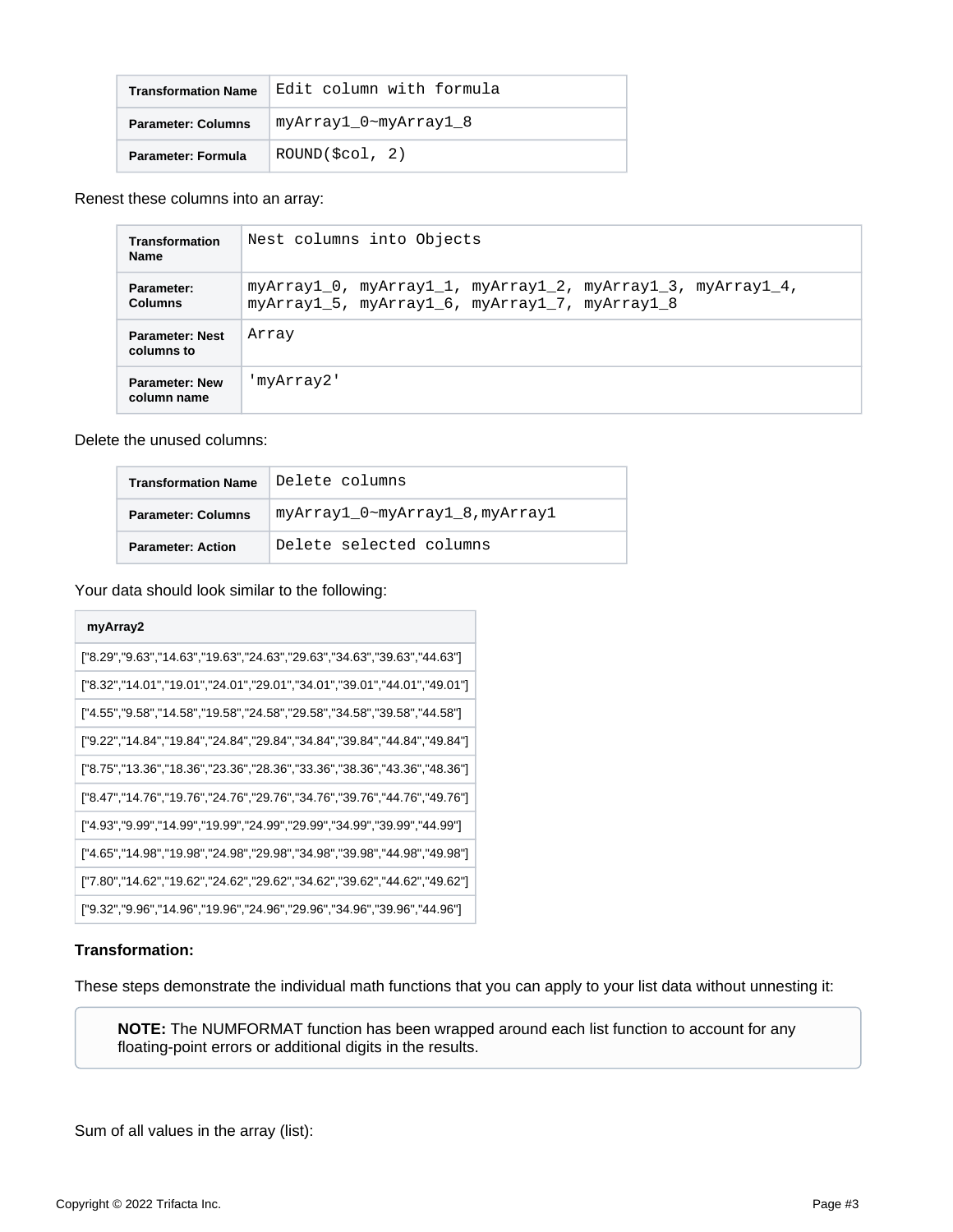| <b>Transformation Name</b>    | New formula                          |
|-------------------------------|--------------------------------------|
| Parameter: Formula type       | Single row formula                   |
| Parameter: Formula            | NUMFORMAT(LISTSUM(myArray2), '#.##') |
| Parameter: New column<br>name | 'arraySum'                           |

# Minimum of all values in the array (list):

| <b>Transformation Name</b>    | New formula                          |
|-------------------------------|--------------------------------------|
| Parameter: Formula type       | Single row formula                   |
| Parameter: Formula            | NUMFORMAT(LISTMIN(myArray2), '#.##') |
| Parameter: New column<br>name | 'arrayMin'                           |

# Maximum of all values in the array (list):

| <b>Transformation Name</b>    | New formula                          |
|-------------------------------|--------------------------------------|
| Parameter: Formula type       | Single row formula                   |
| <b>Parameter: Formula</b>     | NUMFORMAT(LISTMAX(myArray2), '#.##') |
| Parameter: New column<br>name | 'arrayMax'                           |

# Average of all values in the array (list):

| <b>Transformation Name</b>    | New formula                              |
|-------------------------------|------------------------------------------|
| Parameter: Formula type       | Single row formula                       |
| <b>Parameter: Formula</b>     | NUMFORMAT(LISTAVERAGE(myArray2), '#.##') |
| Parameter: New column<br>name | 'arrayAvq'                               |

# Variance of all values in the array (list):

| <b>Transformation Name</b>    | New formula                          |
|-------------------------------|--------------------------------------|
| Parameter: Formula type       | Single row formula                   |
| Parameter: Formula            | NUMFORMAT(LISTVAR(myArray2), '#.##') |
| Parameter: New column<br>name | 'arrayVar'                           |

# Standard deviation of all values in the array (list):

| <b>Transformation Name</b> | 'New formula                           |
|----------------------------|----------------------------------------|
| Parameter: Formula type    | Single row formula                     |
| Parameter: Formula         | NUMFORMAT(LISTSTDEV(myArray2), '#.##') |